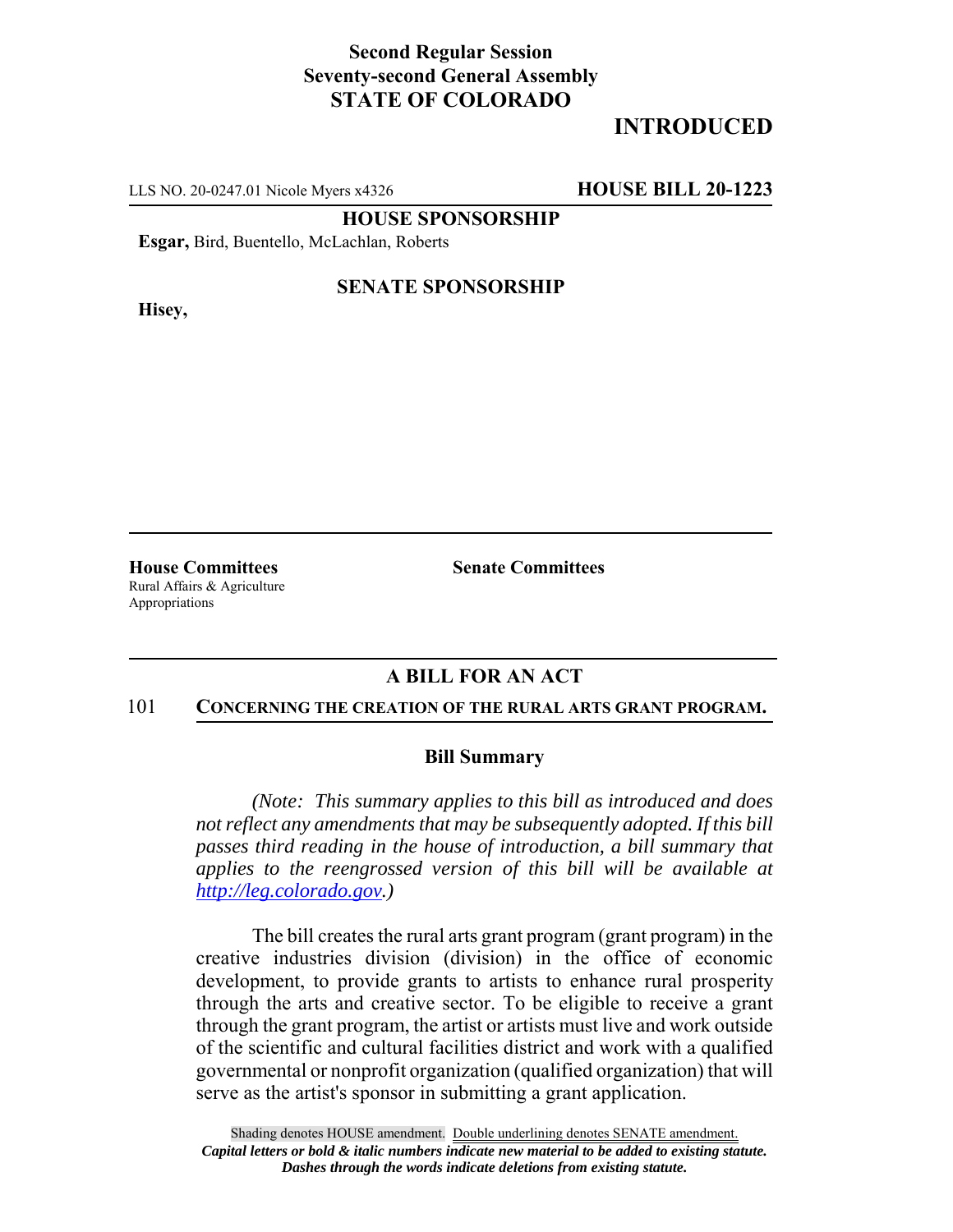The division is required to implement and administer the grant program and award grants from the money annually appropriated by the general assembly for the grant program. The division is also required to promulgate rules for the implementation and administration of the grant program.

The bill specifies the information that must be included in a grant application. The council on creative industries is required to review the applications and award grants based on specified criteria. Grant recipients may use the money received through the grant program for projects that advance the artistic and cultural goals of rural communities and their economies, projects that will enhance their community's culture, or projects that provide incentive for cross-community collaborations and that have the potential to contribute to the acceptance and consideration of differing perspectives.

The division is required to disburse awarded grants to the qualified organization, which shall ensure that the grant money is available to the artist or artists for the purposes specified in the grant application. The qualified organization may use up to 5% of the total amount of grant money awarded for administrative costs associated with the grant.

Each qualified organization that receives a grant shall, in partnership with the artist or artists who worked on the project, submit a report regarding the use of the grant money to the division after the completion of the project for which the grant money was used. The division is required to submit an annual summarized report to the general assembly regarding the grant program.

1 *Be it enacted by the General Assembly of the State of Colorado:*

2 **SECTION 1.** In Colorado Revised Statutes, **add** 24-48.5-316 as

3 follows:

4 **24-48.5-316. Rural arts grant program - cash fund -** 5 **definitions.** (1) **Definitions.** AS USED IN THIS SECTION, UNLESS THE 6 CONTEXT OTHERWISE REQUIRES:

7 (a) "GRANT PROGRAM" MEANS THE RURAL ARTS GRANT PROGRAM 8 CREATED IN THIS SECTION.

9 (b) "QUALIFIED ORGANIZATION" MEANS A COMMUNITY 10 ORGANIZATION THAT IS LOCATED OUTSIDE OF THE SCIENTIFIC AND 11 CULTURAL FACILITIES DISTRICT CREATED IN ARTICLE 13 OF TITLE 32 THAT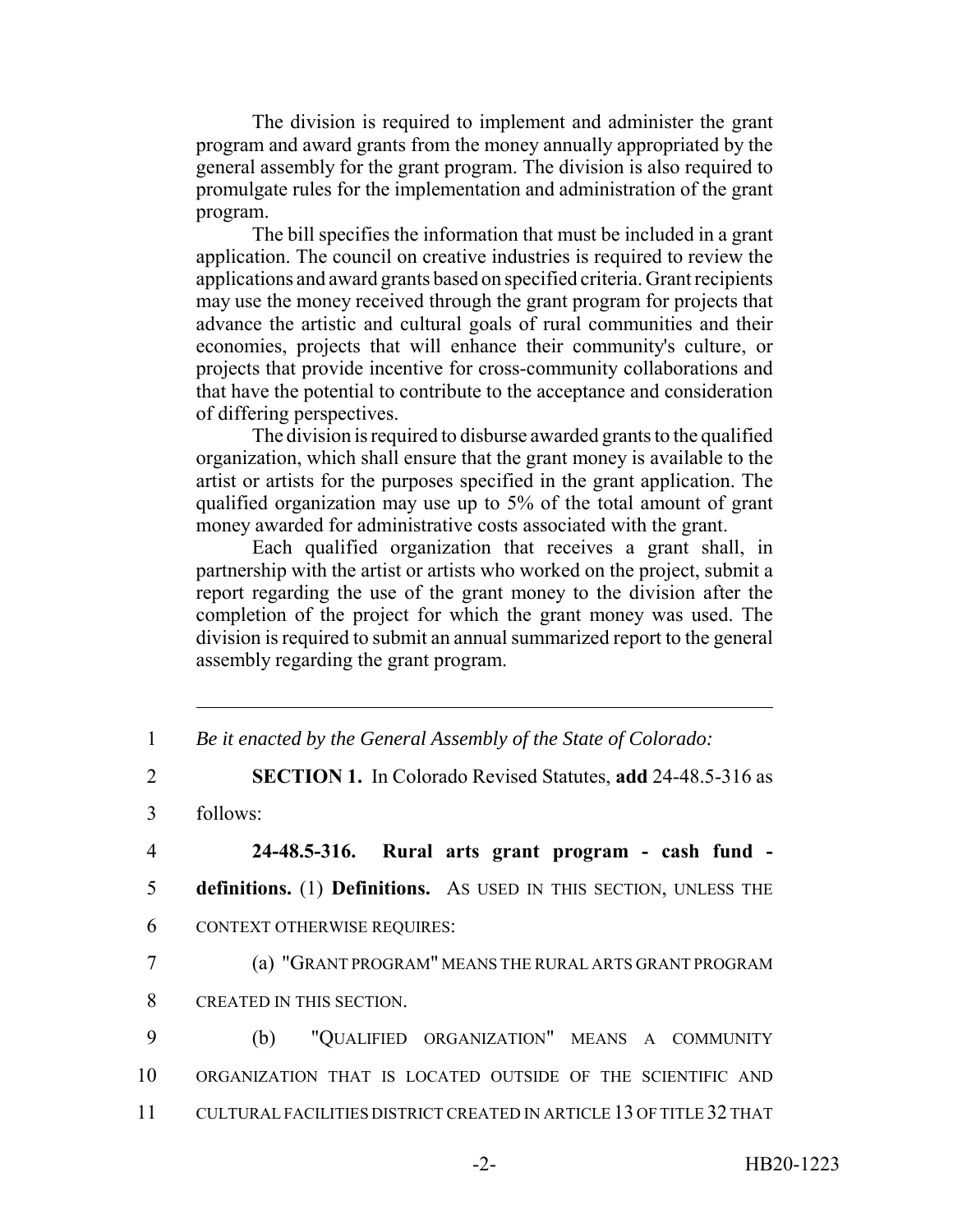IS EITHER A GOVERNMENTAL ORGANIZATION OR A REGISTERED NONPROFIT ORGANIZATION UNDER SECTION 501(c)(3) OF THE FEDERAL "INTERNAL REVENUE CODE OF 1986", AS AMENDED, AND THAT IS PARTNERING WITH ONE OR MORE ARTISTS, AS THEIR SPONSOR, TO APPLY FOR A GRANT PURSUANT TO THIS SECTION.

 (2) **Creation of grant program.** (a) THERE IS HEREBY CREATED IN THE DIVISION THE RURAL ARTS GRANT PROGRAM TO PROVIDE GRANTS TO ARTISTS WHO SATISFY THE CRITERIA IN SUBSECTION (2)(b) OF THIS SECTION TO ENHANCE RURAL PROSPERITY THROUGH THE ARTS AND 10 CREATIVE SECTOR BY:

 (I) PROVIDING LEADERSHIP FOR THE STATE'S CREATIVE SECTOR TO 12 BENEFIT RURAL COMMUNITIES;

(II) CAPITALIZING ON EXISTING REGIONAL CULTURAL ASSETS;

 (III) BUILDING THE STATE'S CULTURAL AND CREATIVE PARTNERSHIP INFRASTRUCTURE;

 (IV) DEVELOPING LOCAL TALENT AND HUMAN CAPITAL WITH CREATIVE SKILLS; AND

 (V) CREATING AN ENVIRONMENT THAT IS FRIENDLY TO INVESTMENT AND INNOVATION.

20 (b) TO BE ELIGIBLE TO RECEIVE A GRANT THROUGH THE GRANT PROGRAM, THE ARTIST OR ARTISTS MUST:

**(I) LIVE AND WORK OUTSIDE OF THE SCIENTIFIC AND CULTURAL** 23 FACILITIES DISTRICT CREATED IN ARTICLE 13 OF TITLE 32;

 (II) WORK WITH A QUALIFIED ORGANIZATION THAT WILL SERVE AS THE ARTIST'S SPONSOR IN SUBMITTING A GRANT APPLICATION; AND

(III) WORK WITH THE QUALIFIED ORGANIZATION TO COMPLETE A

GRANT APPLICATION WITHOUT ANY ASSISTANCE FROM HIRED GRANT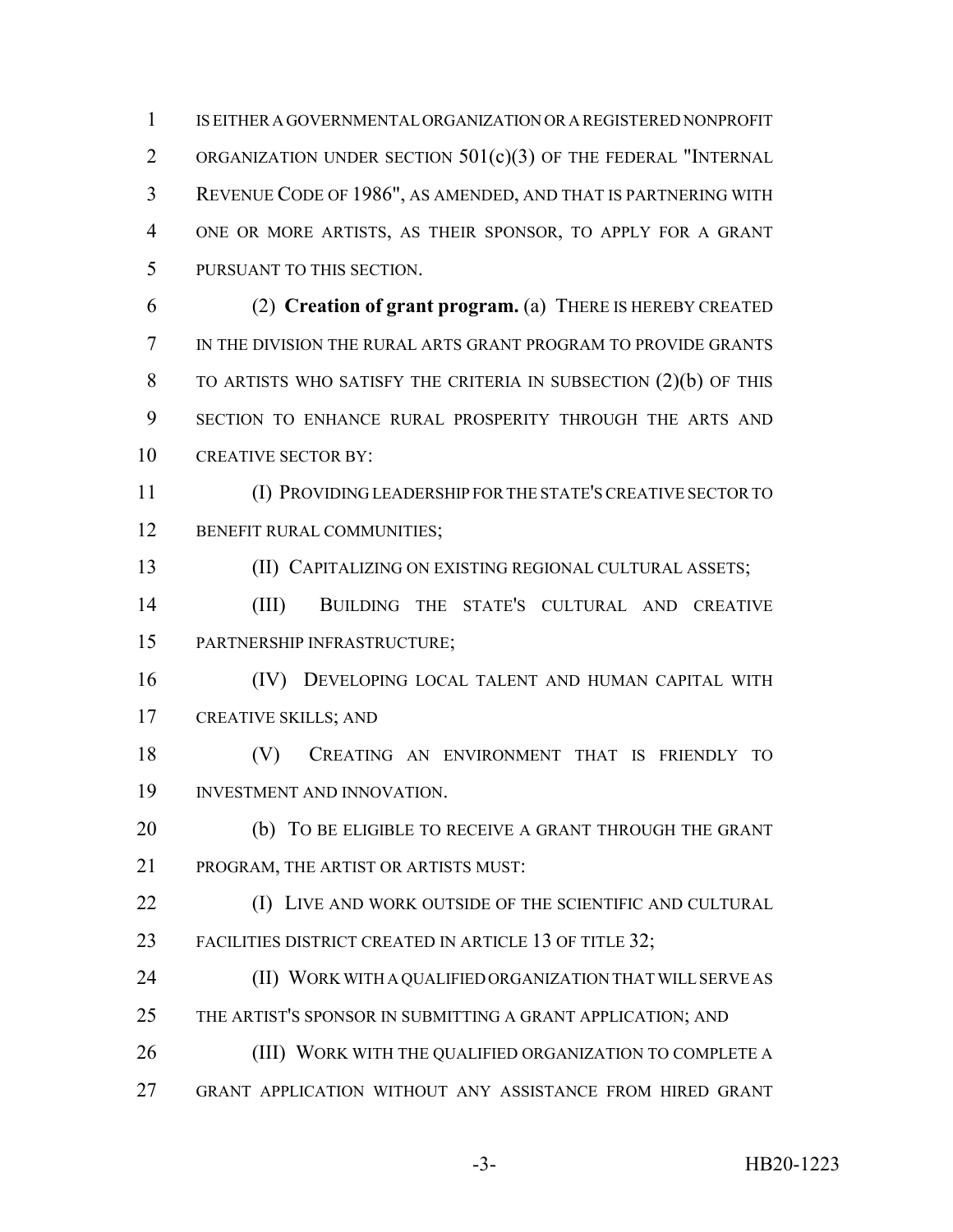WRITERS FROM AN OUTSIDE AGENCY.

 (c) THE DIVISION SHALL IMPLEMENT AND ADMINISTER THE GRANT PROGRAM AND, SUBJECT TO AVAILABLE APPROPRIATIONS, SHALL AWARD GRANTS AS PROVIDED IN THIS SECTION. GRANTS SHALL BE PAID OUT OF MONEY ANNUALLY APPROPRIATED BY THE GENERAL ASSEMBLY FOR THE GRANT PROGRAM AS PROVIDED IN SUBSECTION (5) OF THIS SECTION.

 (d) PURSUANT TO ARTICLE 4 OF TITLE 24, THE DIVISION SHALL PROMULGATE SUCH RULES AS ARE REQUIRED FOR THE IMPLEMENTATION AND ADMINISTRATION OF THE GRANT PROGRAM. AT A MINIMUM, THE RULES MUST SPECIFY THE TIME FRAMES FOR APPLYING FOR GRANTS, THE FORM OF THE GRANT PROGRAM APPLICATION, THE TIME FRAMES FOR 12 DISTRIBUTING GRANT MONEY, AND THE REPORTING REQUIREMENTS FOR GRANT RECIPIENTS.

 (3) **Application criteria and awards.** (a) TO RECEIVE A GRANT, ONE OR MORE ARTISTS MUST SUBMIT AN APPLICATION TO THE COUNCIL IN ACCORDANCE WITH RULES PROMULGATED BY THE DIVISION. AT A MINIMUM, THE APPLICATION MUST INCLUDE THE FOLLOWING INFORMATION:

 (I) THE PURPOSE FOR WHICH GRANT MONEY WOULD BE USED AND HOW IT WILL ENHANCE RURAL PROSPERITY THROUGH THE ARTS AND 21 CREATIVE SECTOR:

**(II)** THE IMPACT THAT THE PROJECT FOR WHICH GRANT MONEY WOULD BE USED WILL HAVE ON THE REGION;

 (III) WHETHER THE PROJECT FOR WHICH THE GRANT WILL BE USED IS A COLLABORATIVE PROJECT BETWEEN THE ARTIST OR ARTISTS AND THE QUALIFIED ORGANIZATION, AND, IF SO, THE PERCENTAGE OF AWARDED GRANT MONEY THAT IS PROPOSED TO BE USED BY THE ARTIST OR ARTISTS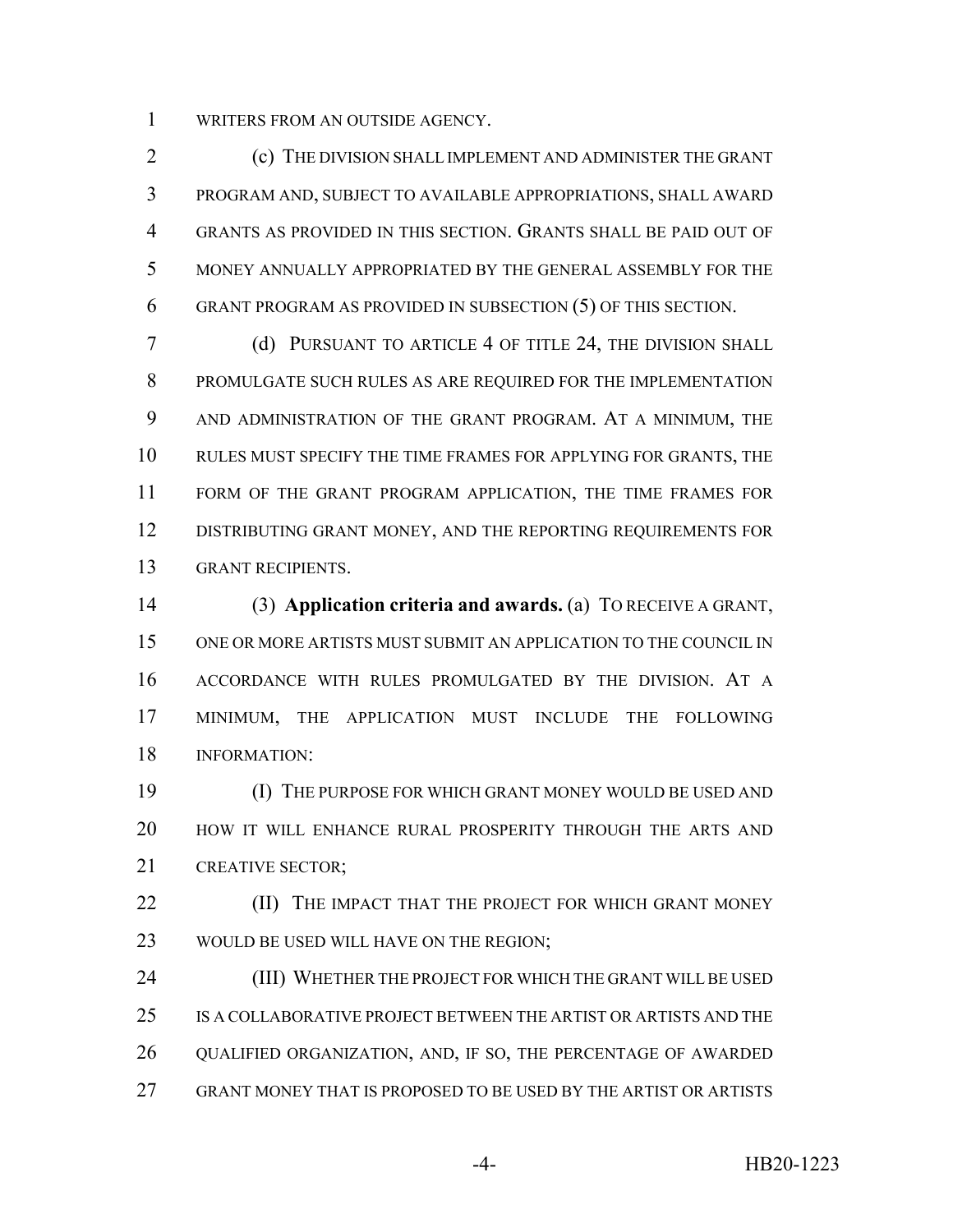AND THE PERCENTAGE PROPOSED TO BE USED BY THE QUALIFIED ORGANIZATION; EXCEPT THAT THE QUALIFIED ORGANIZATION SHALL NOT USE MORE THAN TEN PERCENT, AFTER ANY AMOUNT HAS BEEN SUBTRACTED FOR ADMINISTRATIVE COSTS PURSUANT TO SUBSECTION 5 (3)(d)(II) OF THIS SECTION;

 (IV) THE GENERAL COLLABORATIVE NATURE OF THE QUALIFIED ORGANIZATION WITH ARTISTS IN THEIR RURAL COMMUNITY; AND

 (V) THE ANTICIPATED ADMINISTRATIVE COSTS THAT WILL BE INCURRED BY THE QUALIFIED ORGANIZATION IN SERVING AS THE SPONSOR FOR AN ARTIST OR ARTISTS FOR THE GRANT PROGRAM.

 (b) THE COUNCIL SHALL REVIEW THE APPLICATIONS RECEIVED PURSUANT TO THIS SECTION. IN AWARDING GRANTS, THE COUNCIL SHALL CONSIDER THE FOLLOWING:

**(I) THE NATURE OF THE PROJECT FOR WHICH THE GRANT MONEY** WILL BE USED;

16 (II) THE EXTENT TO WHICH THE PROJECT WILL SUPPORT THE STATE'S RURAL CREATIVE SECTOR AND BENEFIT THE RURAL COMMUNITY 18 IN WHICH THE ARTIST LIVES OR IN WHICH THE PROJECT OCCURS;

 (III) THE EXTENT TO WHICH THE PROJECT WILL CAPITALIZE ON EXISTING REGIONAL CULTURAL ASSETS;

 (IV) THE EXTENT TO WHICH THE PROJECT WILL BUILD THE STATE'S CULTURAL AND CREATIVE PARTNERSHIP INFRASTRUCTURE;

**(V)** THE EXTENT TO WHICH THE PROJECT WILL DEVELOP LOCAL TALENT AND HUMAN CAPITAL WITH CREATIVE SKILLS;

 (VI) THE EXTENT TO WHICH THE PROJECT WILL CREATE AN 26 ENVIRONMENT THAT IS FRIENDLY TO INVESTMENT AND INNOVATION;

(VII) THE EXTENT TO WHICH THE GRANT MONEY WILL BE USED TO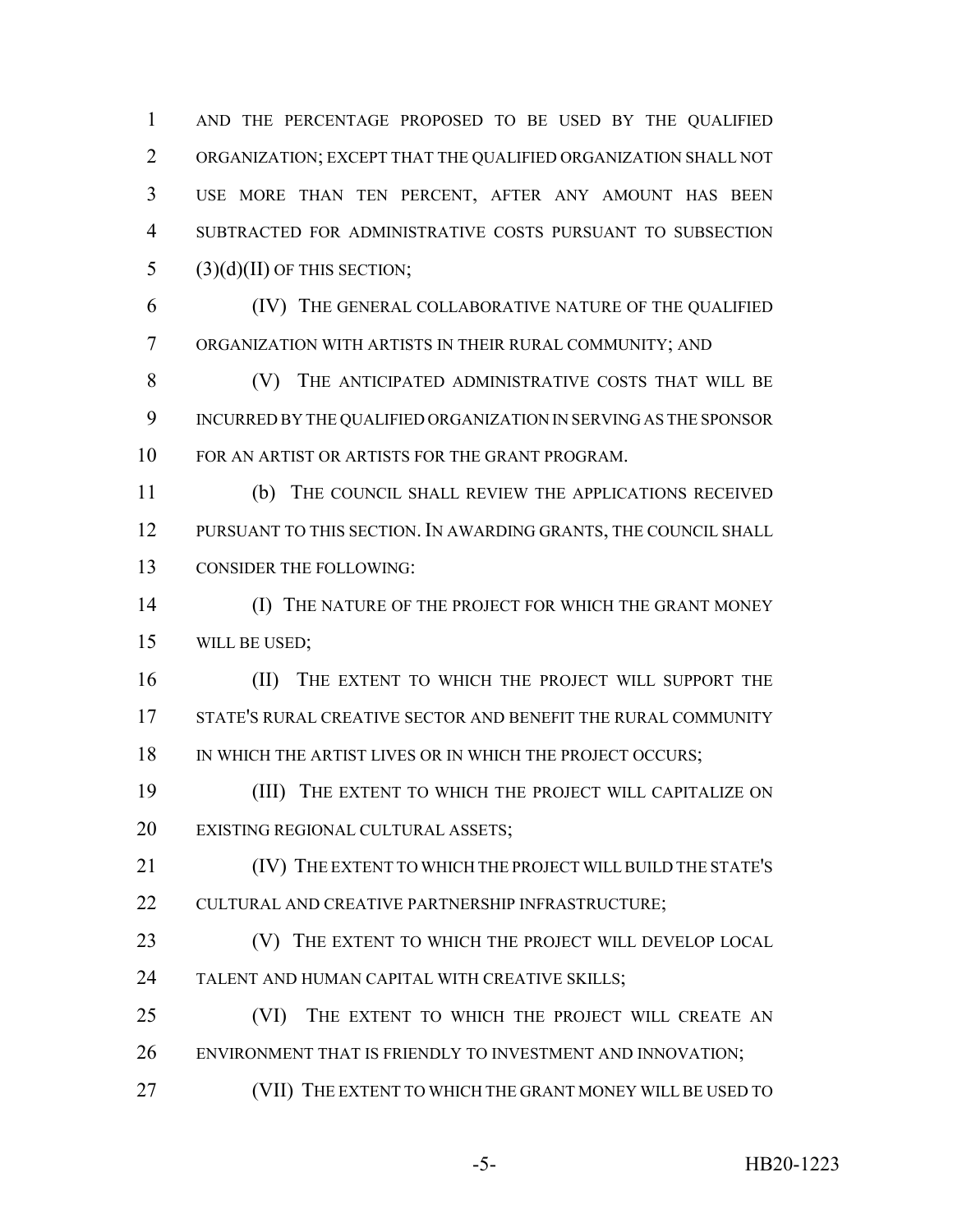FOSTER POSITIVE CHANGE IN THE COMMUNITY IN WHICH THE ARTIST LIVES 2 OR IN WHICH THE PROJECT OCCURS; AND

 (VIII) ANY OTHER CRITERIA DEEMED APPROPRIATE BY THE COUNCIL.

 (c) GRANT RECIPIENTS MAY USE THE MONEY RECEIVED THROUGH THE GRANT PROGRAM FOR THE FOLLOWING PURPOSES:

 (I) FOR PROJECTS THAT ADVANCE THE ARTISTIC AND CULTURAL GOALS OF RURAL COMMUNITIES AND THEIR ECONOMIES, INCLUDING BUT NOT LIMITED TO ART INSTALLATIONS, EXHIBITS, AND NEW WORKS OF ART; (II) FOR PROJECTS THAT ENHANCE THEIR COMMUNITY'S CULTURE; OR

 (III) FOR PROJECTS THAT PROVIDE INCENTIVE FOR CROSS-COMMUNITY COLLABORATIONS AND THAT HAVE THE POTENTIAL TO CONTRIBUTE TO THE ACCEPTANCE AND CONSIDERATION OF DIFFERING PERSPECTIVES.

16 (d) (I) SUBJECT TO AVAILABLE APPROPRIATIONS, THE DIVISION SHALL AWARD GRANTS AS PROVIDED IN THIS SECTION. THE DIVISION SHALL DISTRIBUTE THE GRANT MONEY WITHIN THIRTY DAYS AFTER THE COUNCIL AWARDS THE GRANTS. GRANTS SHALL BE DISBURSED TO THE QUALIFIED ORGANIZATION, WHICH SHALL ENSURE THAT THE GRANT 21 MONEY IS AVAILABLE TO THE ARTIST OR ARTISTS FOR THE PURPOSES SPECIFIED IN THE GRANT APPLICATION.

23 (II) THE QUALIFIED ORGANIZATION MAY USE UP TO FIVE PERCENT OF THE TOTAL AMOUNT OF GRANT MONEY AWARDED PURSUANT TO THIS SECTION FOR ADMINISTRATIVE EXPENSES ASSOCIATED WITH THE GRANT. THE QUALIFIED ORGANIZATION SHALL REFLECT SUCH ADMINISTRATIVE 27 COSTS IN ITS BUDGET.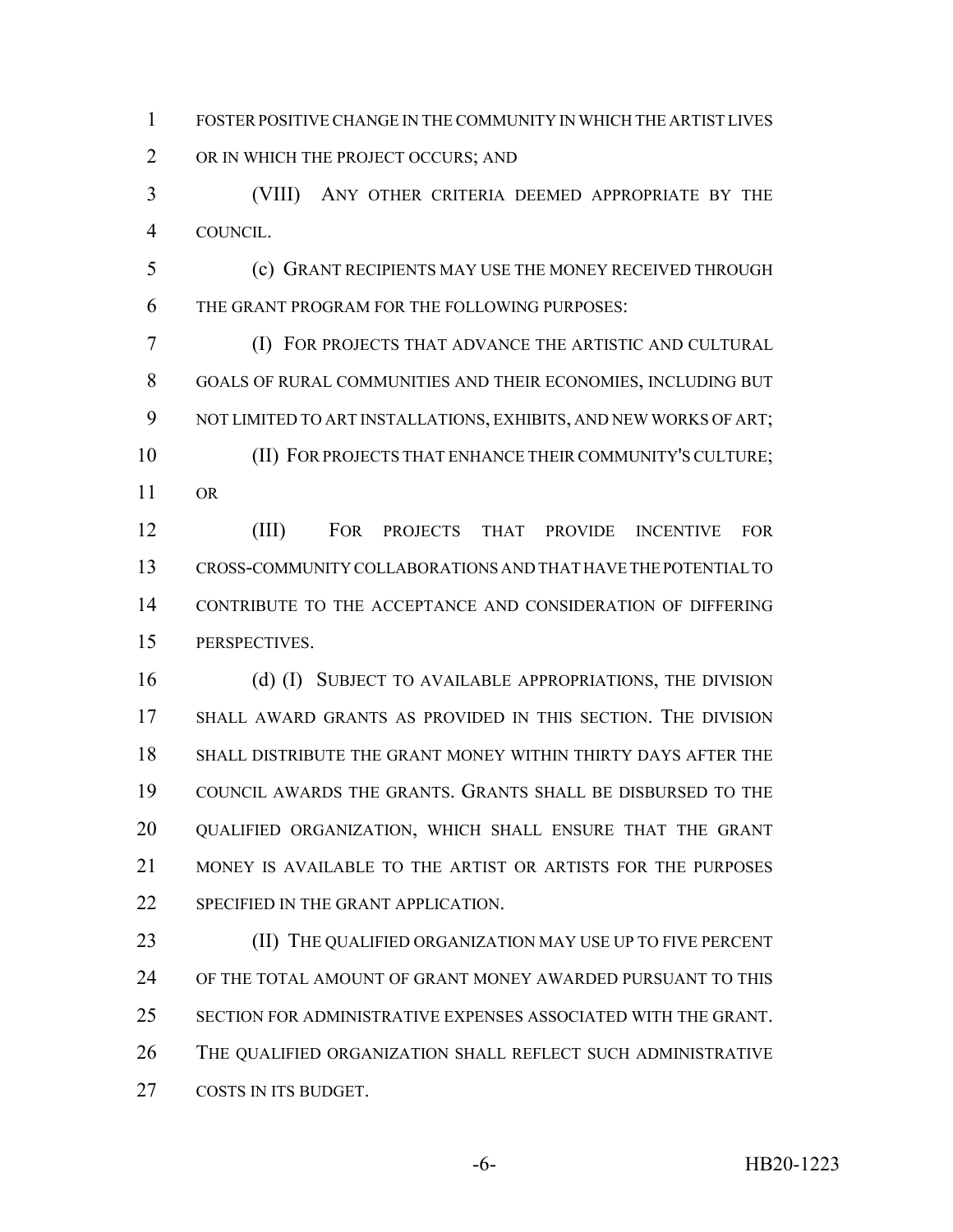(III) WITHIN THIRTY DAYS OF THE COMPLETION OF A PROJECT FOR WHICH A GRANT WAS AWARDED, THE QUALIFIED ORGANIZATION SHALL RETURN TO THE DIVISION ANY GRANT MONEY THAT WAS NOT USED FOR THE PROJECT OR FOR ADMINISTRATIVE EXPENSES ASSOCIATED WITH THE PROJECT. THE DIVISION MAY USE ANY MONEY RETURNED PURSUANT TO THIS SUBSECTION (3)(d)(III) FOR PURPOSES OF THE GRANT PROGRAM.

 (e) THE COUNCIL SHALL ENSURE THAT GRANTS ARE AWARDED TO A DIVERSE GROUP OF ARTISTS AND QUALIFIED ORGANIZATIONS. ANY ARTIST AND THE QUALIFIED ORGANIZATION WITH WHICH THE ARTIST SUBMITS THE GRANT APPLICATION SHALL BE INCLUSIVE AND, IN ANY PROGRAM OR PROJECT CONDUCTED BY THE GRANT RECIPIENT, SHALL NOT DISCRIMINATE BASED ON RACE, COLOR, NATIONAL ORIGIN, RELIGION, SEX, MARITAL STATUS, FAMILY OR PARENTAL STATUS, MILITARY OR VETERAN STATUS, PHYSICAL OR MENTAL DISABILITY, INCOME DERIVED FROM A PUBLIC ASSISTANCE PROGRAM, OR POLITICAL BELIEFS.

 (4) **Reporting requirements.** (a) WITHIN ONE YEAR OF RECEIVING GRANT MONEY PURSUANT TO THIS SECTION OR WITHIN NINETY DAYS AFTER THE COMPLETION OF THE PROJECT FOR WHICH THE GRANT MONEY WAS AWARDED, WHICHEVER IS EARLIER, EACH QUALIFIED ORGANIZATION THAT RECEIVES A GRANT SHALL, IN PARTNERSHIP WITH THE ARTIST OR ARTISTS WHO WORKED ON THE PROJECT, SUBMIT A REPORT 22 REGARDING THE USE OF THE GRANT MONEY TO THE DIVISION. THE REPORT SHALL INCLUDE THE INFORMATION SPECIFIED BY THE RULES 24 PROMULGATED BY THE DIVISION, IN ACCORDANCE WITH SUBSECTION (2)(d) OF THIS SECTION, AND AT A MINIMUM SHALL INCLUDE:

26 (I) AN ELECTRONIC PORTFOLIO OF THE WORK THAT WAS ACCOMPLISHED USING THE GRANT MONEY AWARDED PURSUANT TO THE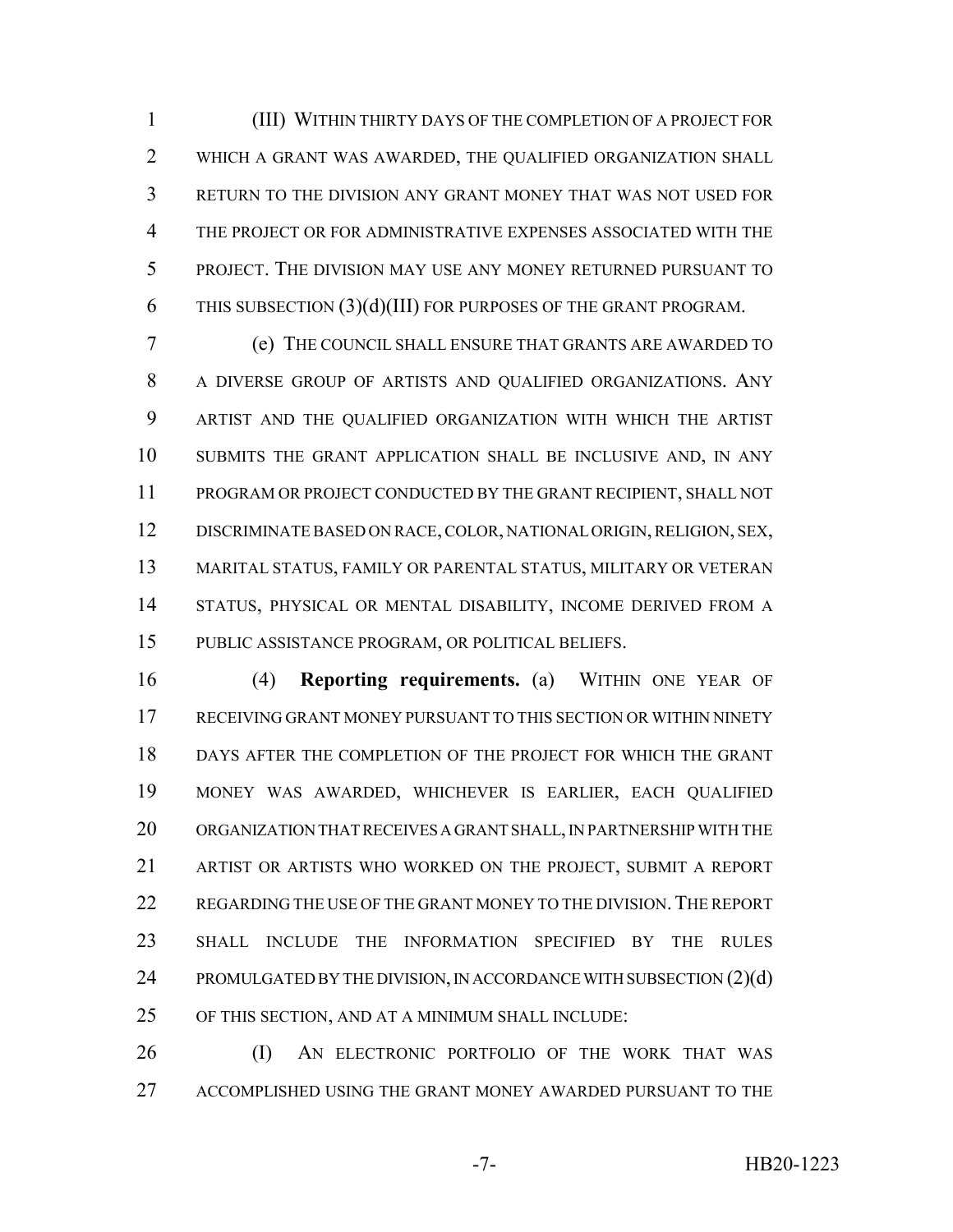GRANT PROGRAM; AND

**(II) A COMPLETE ACCOUNTING OF HOW THE GRANT MONEY WAS**  USED BY THE QUALIFIED ORGANIZATION AND THE ARTIST OR ARTISTS THAT WERE AWARDED THE GRANT.

 (b) THE COUNCIL SHALL NOT AWARD A GRANT TO A QUALIFIED ORGANIZATION OR ARTIST THAT PREVIOUSLY RECEIVED A GRANT BUT DID NOT SUBMIT A REPORT AS REQUIRED BY SUBSECTION (4)(a) OF THIS SECTION.

 (c) ON OR BEFORE JANUARY 1, 2022, AND ON OR BEFORE JANUARY 10 1 EACH YEAR THEREAFTER FOR THE DURATION OF THE GRANT PROGRAM, THE DIVISION SHALL SUBMIT A SUMMARIZED REPORT TO THE LOCAL GOVERNMENT COMMITTEES OF THE SENATE AND THE HOUSE OF REPRESENTATIVES, OR ANY SUCCESSOR COMMITTEES, ON THE GRANT PROGRAM. AT A MINIMUM, THE REPORT MUST INCLUDE:

 (I) THE AMOUNT OF GRANT MONEY AWARDED PURSUANT TO THE 16 GRANT PROGRAM IN THE PAST FISCAL YEAR;

 (II) A LIST OF QUALIFIED ORGANIZATIONS THAT RECEIVED GRANTS 18 PURSUANT TO THE GRANT PROGRAM IN THE LAST FISCAL YEAR;

 (III) A SUMMARY OF THE PURPOSES FOR WHICH THE GRANT MONEY WAS USED BY QUALIFIED ORGANIZATIONS AND ARTISTS IN THE LAST FISCAL YEAR; AND

**(IV)** A SUMMARY OF THE GOALS ACCOMPLISHED AND ACHIEVED THROUGH THE GRANT PROGRAM IN THE LAST FISCAL YEAR.

24 (d) NOTWITHSTANDING SECTION 24-1-136 (11)(a)(I), THE REPORTING REQUIREMENTS SET FORTH IN THIS SECTION CONTINUE FOR EACH YEAR OF THE GRANT PROGRAM.

(5) **Funding for grant program.** ON JULY 1, 2020, AND ON JULY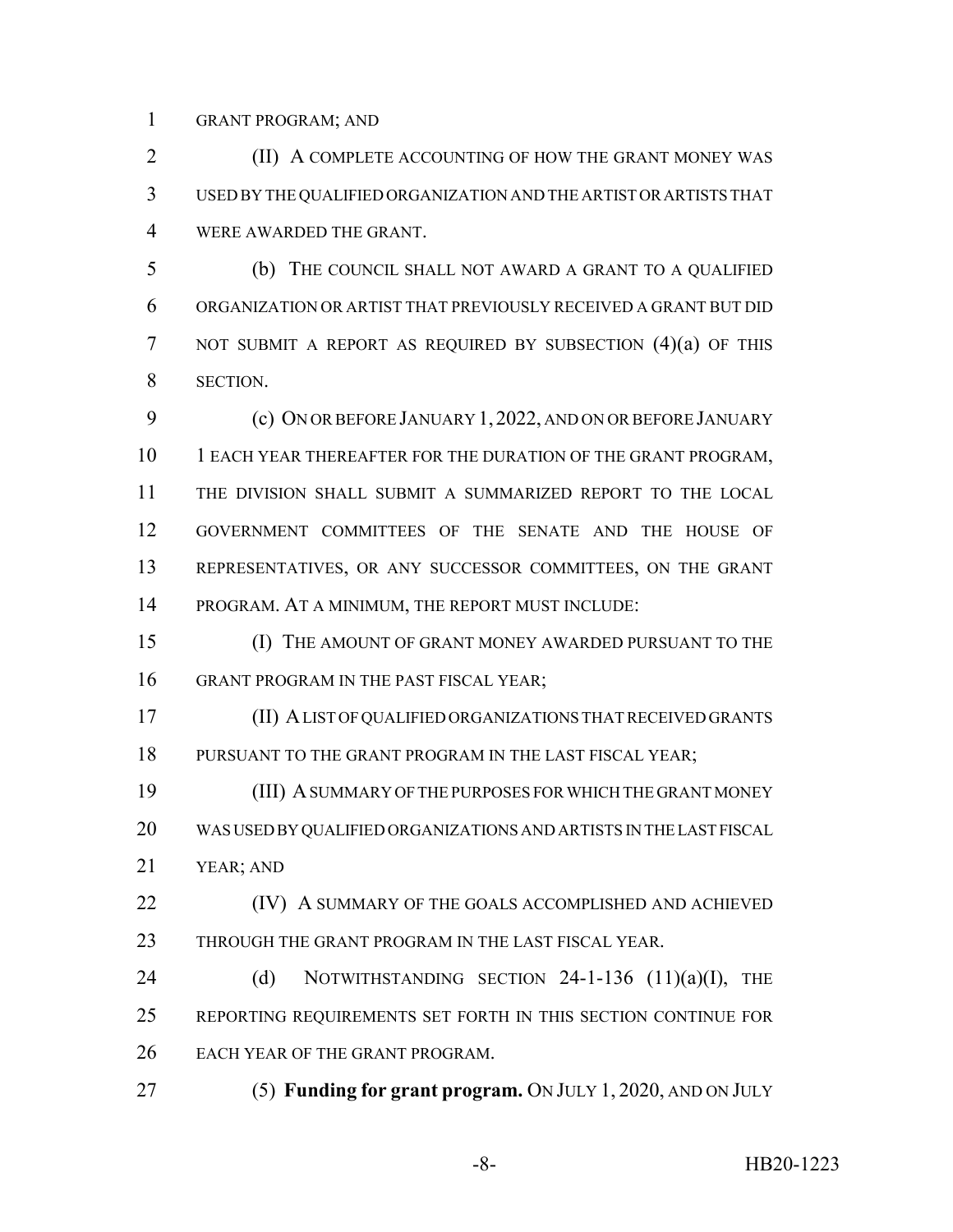1 EACH YEAR THEREAFTER, THE STATE TREASURER SHALL TRANSFER FIFTY THOUSAND DOLLARS FROM THE GENERAL FUND TO THE CREATIVE INDUSTRIES CASH FUND, CREATED IN SECTION 24-48.5-301(2), TO BE USED BY THE DIVISION FOR THE PURPOSES OF THE GRANT PROGRAM.

 **SECTION 2.** In Colorado Revised Statutes, 24-48.5-301, **amend** 6 (2)(a)(IV), (2)(a)(V), (2)(b) introductory portion, (2)(b)(III), and 7 (2)(b)(IV); and **add** (2)(a)(VI) and (2)(b)(V) as follows:

 **24-48.5-301. Creative industries division - creative industries cash fund - creation - definition.** (2) (a) There is hereby created in the state treasury the creative industries cash fund, referred to in this section as the "fund". The fund consists of:

12 (IV) Moneys MONEY appropriated to the fund by the general 13 assembly, including, but not limited to, moneys MONEY appropriated for the purpose of providing need-based funding for infrastructure development within creative districts as authorized by section 16 24-48.5-314 (5)(b); and

 (V) Any gifts, grants, or donations from private or public sources 18 that the division is hereby authorized to seek and accept; AND

 (VI) MONEY CREDITED TO THE FUND BY THE STATE TREASURER FOR THE PURPOSES OF THE RURAL ARTS GRANT PROGRAM PURSUANT TO SECTION 24-48.5-316.

22 (b) The moneys MONEY in the fund shall be annually appropriated to the division for the operation of the division, and for the following:

 (III) For the purchase of works of art pursuant to the art in public places program, taking into consideration the artist's preliminary site visit, the design fee, the total costs of construction and installation of the work of art, jury expenses, and program administration in compliance with the